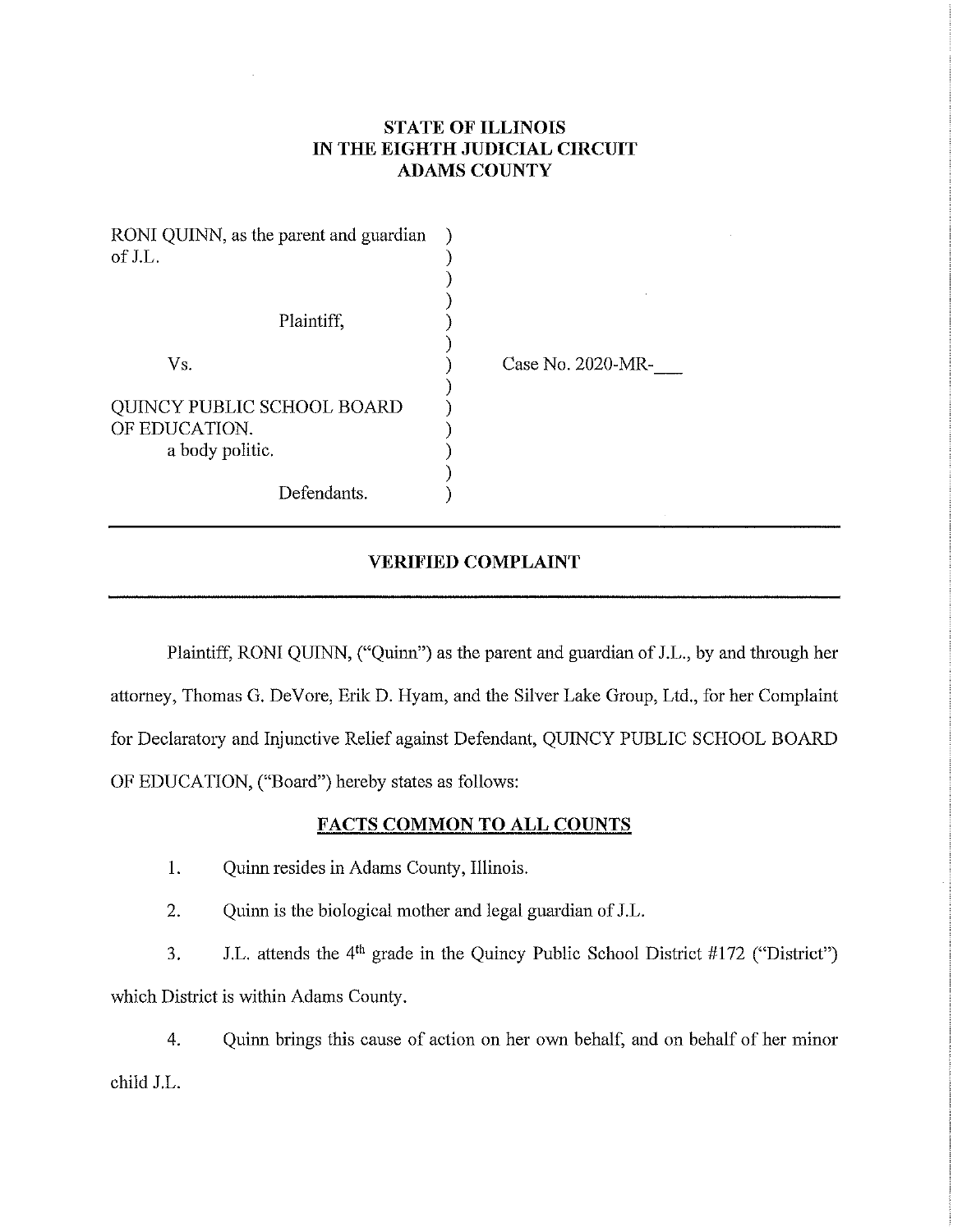5. The Board is a body politic and corporate, created to perform governmental functions related to the education of children for the District, and has only such powers and authority as expressly conferred by the Illinois legislature.( See 105 ILCS 5/1-1 et. seq.)

6. Mr. Roy S. Webb ("Superintendent") is the duly appointed and acting Superintendent of the District.

7. It is a matter of public record that as of the last census, Adams County had a population of 67,103. (See https://www.census.gov/quickfacts/adamscountyillinois)

8. It is a matter of public record that as of July 08, 2020, Adams County has tested 9,339 of its citizens for COVID-19. (See https://www.dph.illinois.gov/covidl 9/covid19-statistics)

9. Of those 9,339 tested citizens, 139 tested positive for COVID-19. (See https://www.dph.illinois.gov/covidl 9/covidl 9-statistics)

10. Resulting in 1.5% of those tested having tested positive for COVID-19.

11. Of its total population, Adams County has had .2% of its citizens test positive for COVID-19.

12. It is a matter of public record that as of July 08, 2020, Adams County has had one death of a citizen who has passed away after having been diagnosed with COVID-19. (See https://www.dph.illinois.gov/covidl 9/covidl 9-statistics)

13. Resulting in .7% of those testing positive with COVID-19 having passed away.

14. Of its total population, Adams County has had .0015% of citizens pass away after having been diagnosed with COVID-19.

15. As such, there is no evidence of a high incidence of COVID-19 within the District.

16. On July 08, 2020, the Superintendent published the District's public health mandates for the 2020-2021 school year. (hereinafter refened to as the "Mandates") (See attached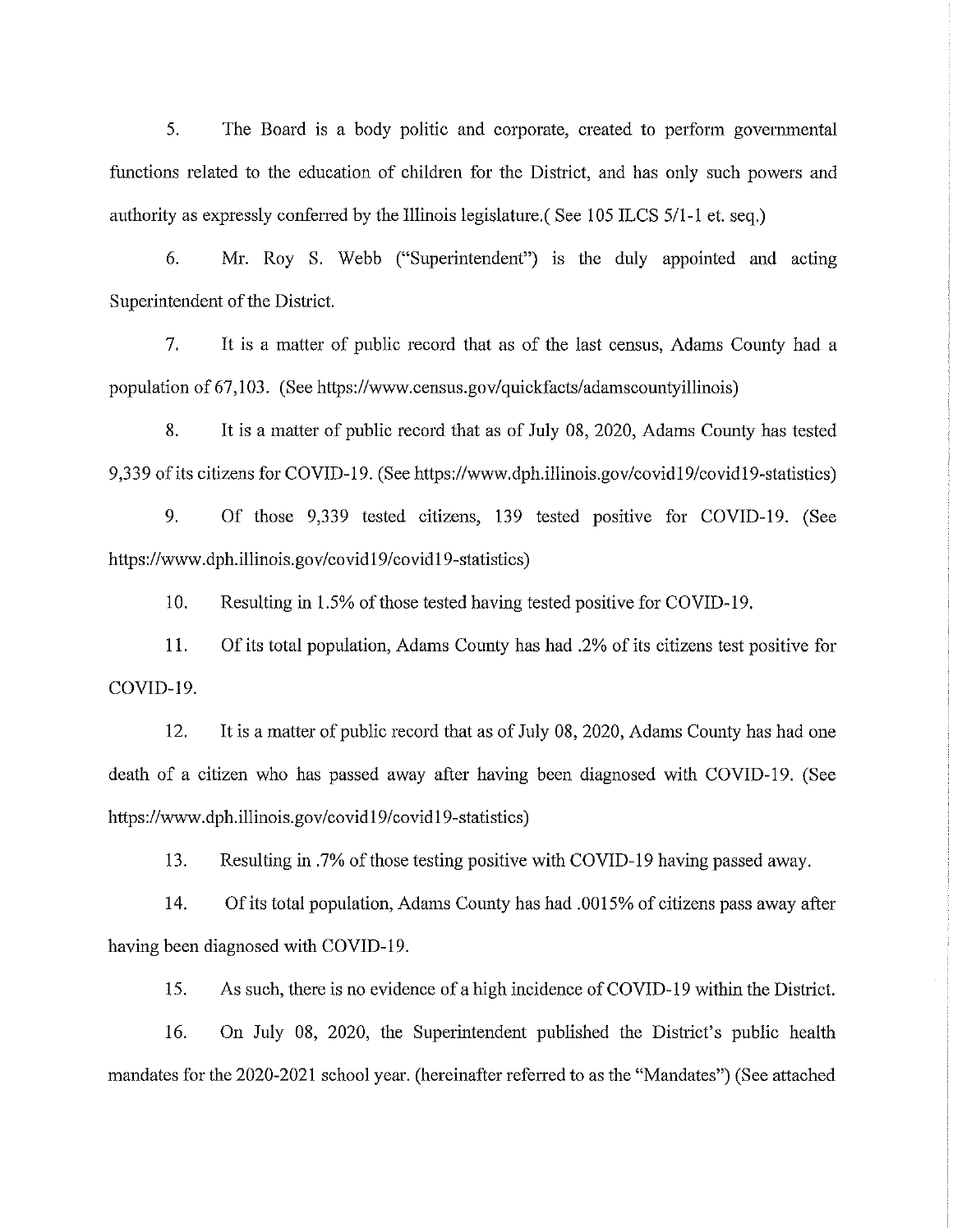Exhibit A)

17. The Mandates are an attempt by the Board to issue generalized health regulations and compel the Mandates on their students to allegedly prevent the spread of COVID-19.

18. The Mandates must be followed by Plaintiff's minor child before she will be allowed admission to the public school to exercise her right to an in-person education.

19. The Mandates state Plaintiff's minor child must wear a face covering before being allowed admission to the public school to exercise her right to an in-person education. (See attached Exhibit A)

20. The Mandates state Plaintiff's minor child must submit to a temperature check before being allowed admission to the public school to exercise her right to an in-person education. (See attached Exhibit A)

21. The legislative branch of the State of Illinois has never declared these Mandates to be a condition precedent before a child be admitted into a public school within this state.

22. Said another way, The legislative branch of the State of Illinois has never declared the failure of a parent to subject their minor child to these Mandates can be a basis to exclude a child from admission into a public school within this state.

23. It is well recognized within the field of education that in-person learning is superior to remote learning for children. (See attached Exhibit A)

# **COUNT I DECLARATORY JUDGMENT**

24. Quinn restates and reallege the facts and allegations contained in paragraphs 1 through 23, inclusive, as if fully restated herein.

25. Quinn has a right to seek a declaration finding the Board's Mandates are beyond their authority to promulgate and are otherwise in violation of Illinois law.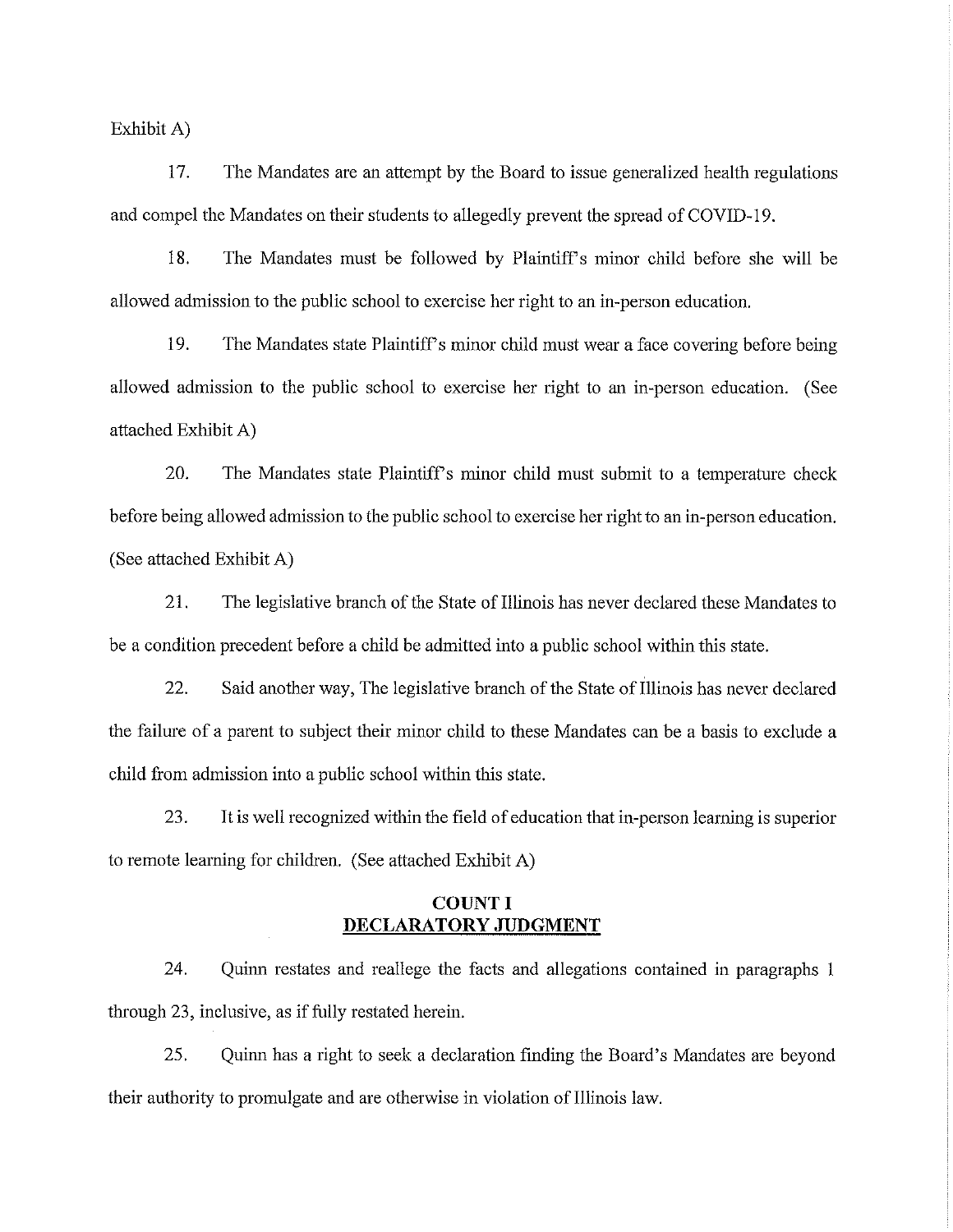26. The Mandates are being thrust upon Quinn's minor child for no other reason than the general purpose of trying to prevent the spread of an infectious disease.

27. In the state of Illinois, health regulations which merely tend to prevent the spread of an infectious disease are unlawful.

28. Furthermore, The Board has no authority to enact these Mandates.

29. The Board is exceeding its authority because only upon grounds deemed sufficient by the legislature as necessary to protect the public health can a condition precedent for admission to or attendance within our schools be promulgated.

30. A justiciable controversy exists between the Plaintiff and the Defendant concerning the Mandates being thrust upon the Plaintiff's minor child as a condition precedent to being admitted access within a public school of this state.

31. This Court is vested with the power to declare the rights of the parties and to provide such other and further relief as may be necessary to enforce the same.

WHEREFORE, Plaintiff Roni Quinn, on behalf her minor child, respectfully prays this Honorable Court enter an order:

(a) Declare the Mandate issued in by the Board requiring Plaintiffs minor child wear a face-covering as a condition precedent to being admitted within the public school is beyond Defendant's authority and hence ultra vires;

(b) Declare the Mandate issued in by the Board requiring Plaintiff's minor child wear a face-covering as a condition precedent to being admitted within the public school for the general purpose to prevent the spread of an infectious disease is unlawful;

( c) Declare the Mandate issued in by the Board requiring Plaintiffs minor child submit to a temperature check as a condition precedent to being admitted within the public school is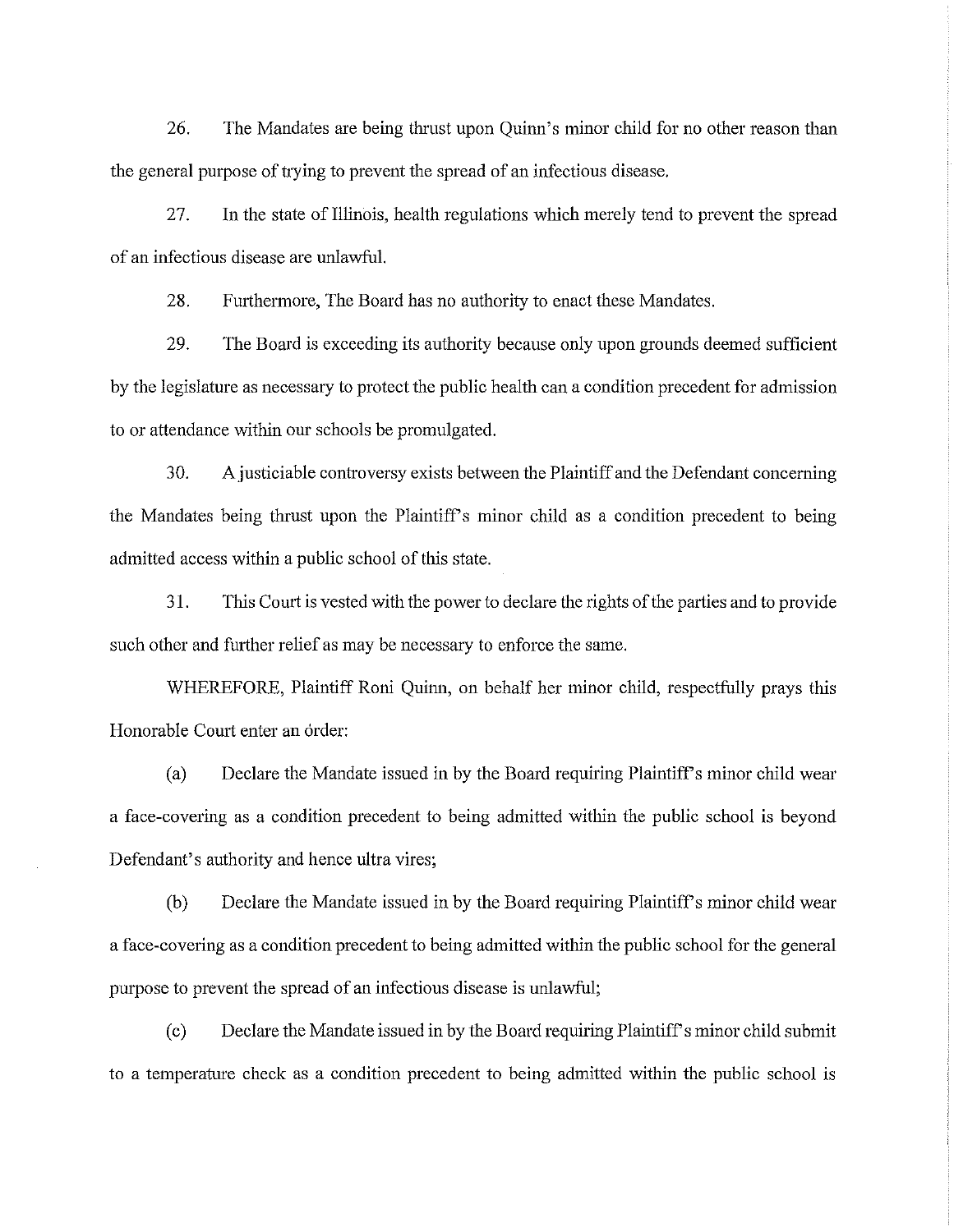beyond Defendant's authority and hence ultra vires;

( d) Declare the Mandate issued in by the Board requiring Plaintiffs minor child submit to a temperature check as a condition precedent to being admitted within the public school for the general purpose to prevent the spread of an infectious disease is unlawful;

(e) An award of costs; and

(f) Such other relief as this Court deems to be equitable and just.

# **COUNT II COMPLAINT FOR PERMANENT INJUNCTION**

32. Quinn restates and reallege the facts and allegations contained in paragraphs 1 through 31, inclusive, as if more fully restated herein.

3 3. The implementation of the Mandates will cause irreparable damage to Quinn, and her minor child, as among other things, their minor children's right to equal access within the public school building for in-person learning is being infringed upon by these Mandates which are beyond the Defendant's authority to promulgate as well as otherwise in violation of Illinois law.

34. Quinn, and her minor child, will suffer irreparable injuries based on the implementation of the Mandates because the Mandates infringe on the minor child's right to an inperson education within the public school free from these unlawful general mandates which are tantamount to law and which were not promulgated by the legislature.

35. Quinn, and her minor child, have no adequate remedy at law because the minor child's only option is to be deprived of her equal right to access within the public school building to receive her in-person education, or subject the minor child to these ultra vires and unlawful mandates.

36. Quinn has shown the Mandate requiring her minor child being required to wear a face-covering as a condition precedent to being admitted within the public school building for the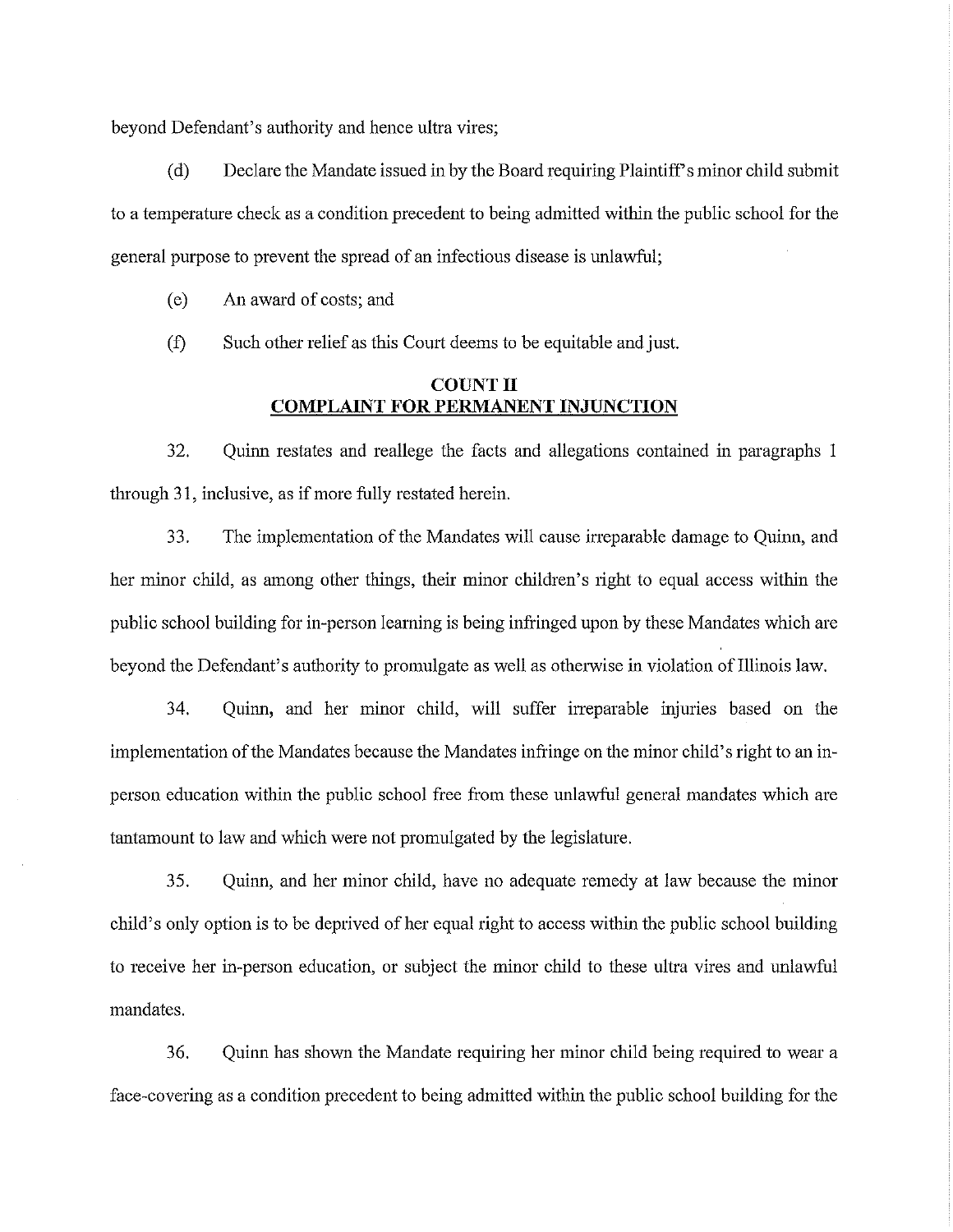general purpose of trying to prevent the spread of COVID-19 or any other infectious disease is beyond the Board's authority or otherwise in violation of Illinois unlawful.

37. Quinn has shown the Mandate requiring her minor child being required to submit to a temperature check as a condition precedent to being admitted within the public school building for the general purpose of tiying to prevent the spread of COVID-19 or any other infectious disease is beyond the authority of the Board or otherwise in violation of Illinois unlawful.

38. Absent this permanent injunction, there is a sufficient probability that future conduct of the Board will violate the rights of Quinn and her minor child.

WHEREFORE, Plaintiff Roni Quinn, as the parent and guardian of her minor child, J.L., respectfully prays this Honorable Court enter an order in her favor and against Defendant that grants the following relief:

- (a) Find Plaintiff, and her minor child, have a right to insist the Mandates of the Board be within their authority;
- (b) Find Plaintiff, and her minor child, have a right to insist the Mandates of the Board not otherwise be in violation of Illinois law;
- (c) Find Plaintiff, and her minor child, are being irreparably harmed in having the minor child's access within the public-school building for in-person denied unless she subjects herself to these Mandates;
- ( d) Find Plaintiff has no adequate remedy at law to protect her minor child's equal right to access within the public-school building to receive her in-person education unless she subjects herself to these ultra vires and otherwise unlawful Mandates beyond injunctive relief.
- ( e) Find Plaintiff has succeeded in proving the Defendant's Mandate that her minor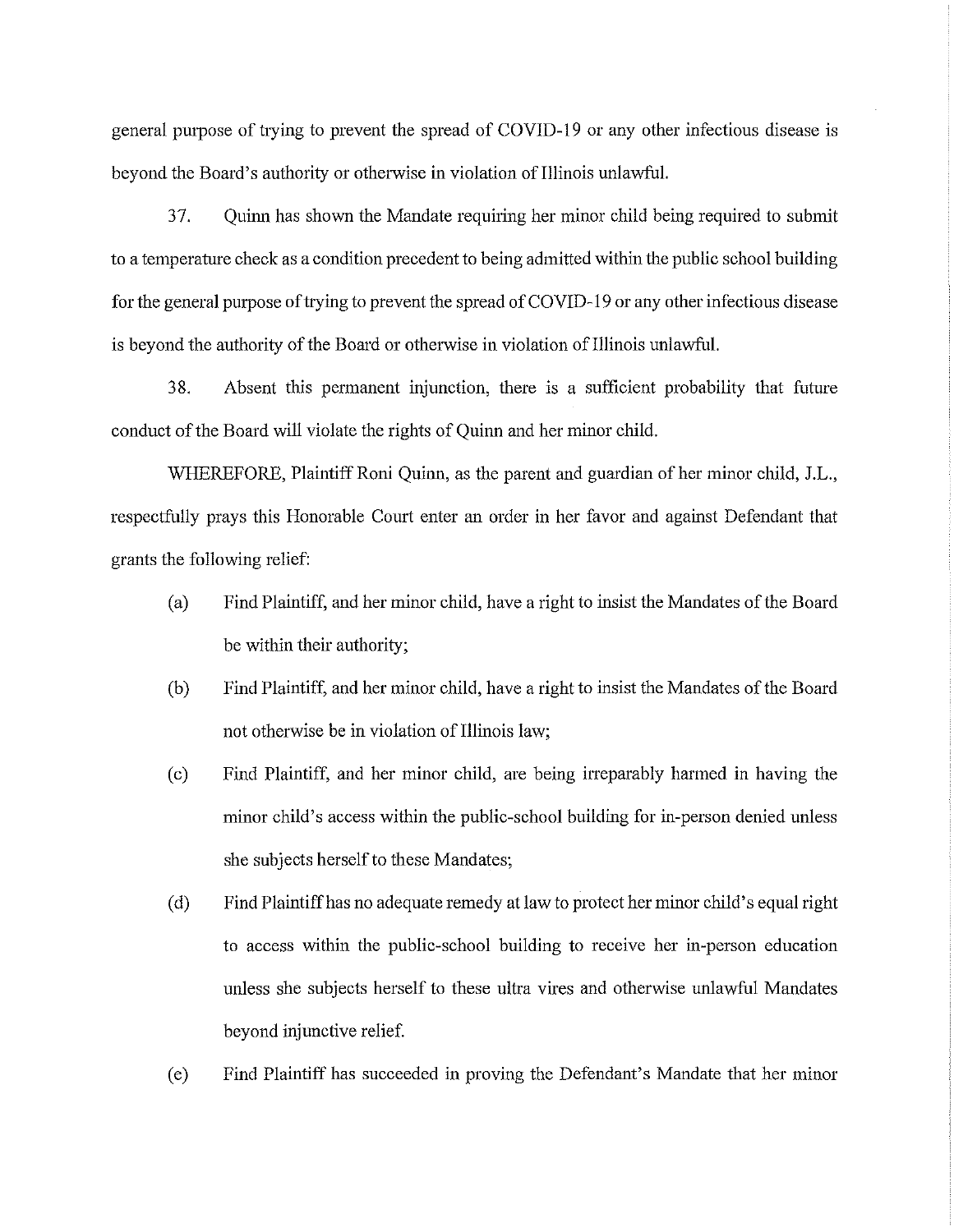child must wear a face-covering in order to obtain entry within the public-school building for in-person education is beyond the Board's authority or otherwise in violation of Illinois law.

- (f) Find Plaintiff has succeeded in proving the Defendant's Mandate that her minor child must submit to a temperature check in order to obtain entty within the publicschool building for in-learning education is beyond the Board's authority or otherwise in violation of Illinois law.
- (g) Entering a permanent injunction barring the Defendants from enforcing any or all of the aforementioned Mandates from this date forward against the Plaintiff's minor child.
- (h) An award of costs; and
- (i) Such other relief as this Comt deems to be equitable and just.

Respectfully submitted,

RONI QUINN, as the parent and guardian of J.L. Plaintiff.

By: /s/Thomas G. DeVore One of Her Attorneys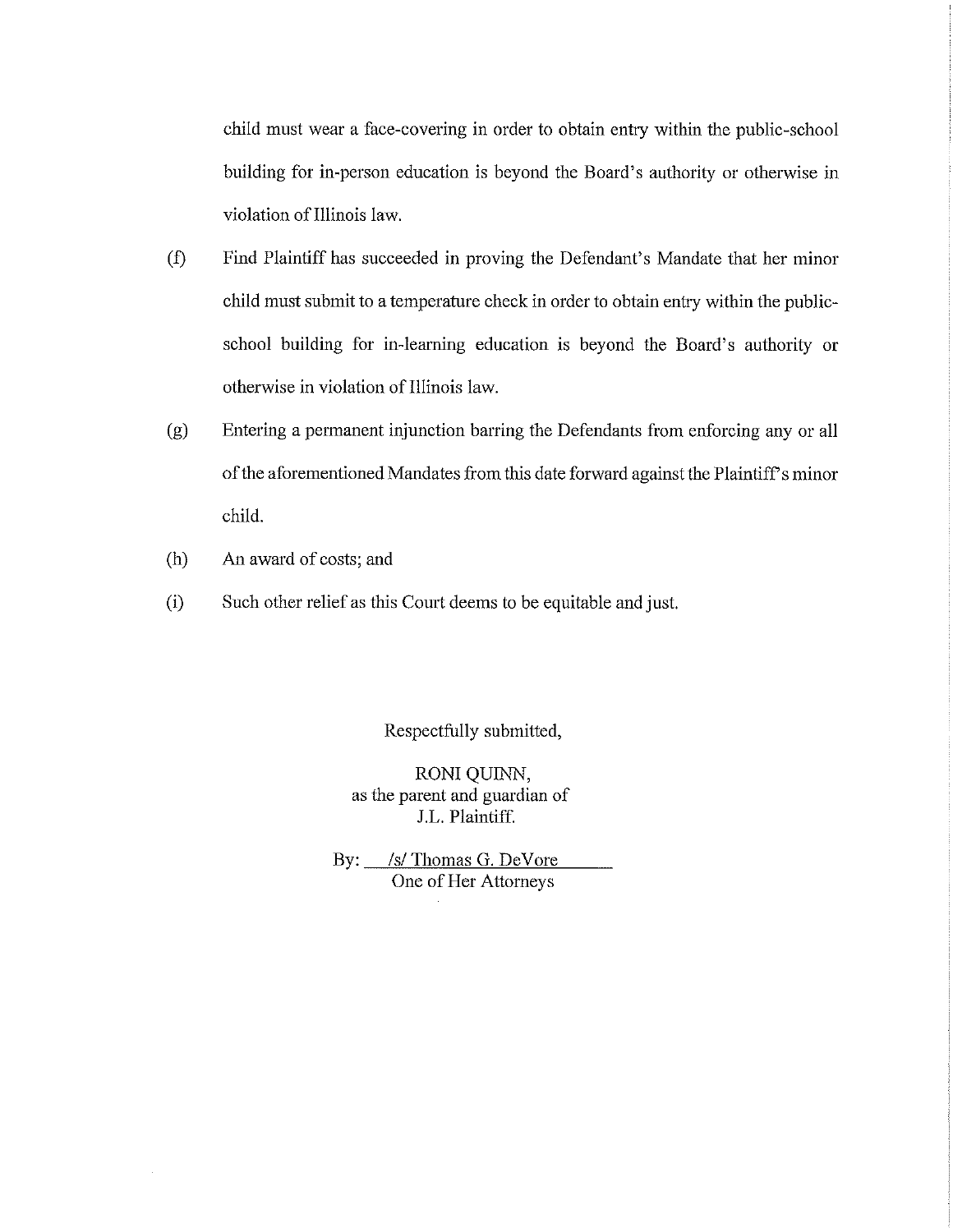#### **Verification**

Under penalties as provided by law pursuant to Section 1-109 of the Code of Civil Procedure, the undersigned, certifies that the statements set forth in this Verified Complaint for Declaratory Judgment and Injunctive Relief are true and correct, except as to matters therein stated to be on infonnation and belief and as to such matters the undersigned certifies as aforesaid that she verily believes the same to be ttue.

July 09, 2020 Date

*Isl* Roni Quinn RONI QUINN

Thomas G. DeVore IL Reg. No. 6305737 ErikD. Hyam IL Reg. No. 6311090 De Vore Law Office, LLC. 118 North Second Street Greenville, Illinois 62246 Tel. (618) 664-9439 Fax (618) 664-9486 tom@silverlakelaw.com erik@sil verlakelaw. com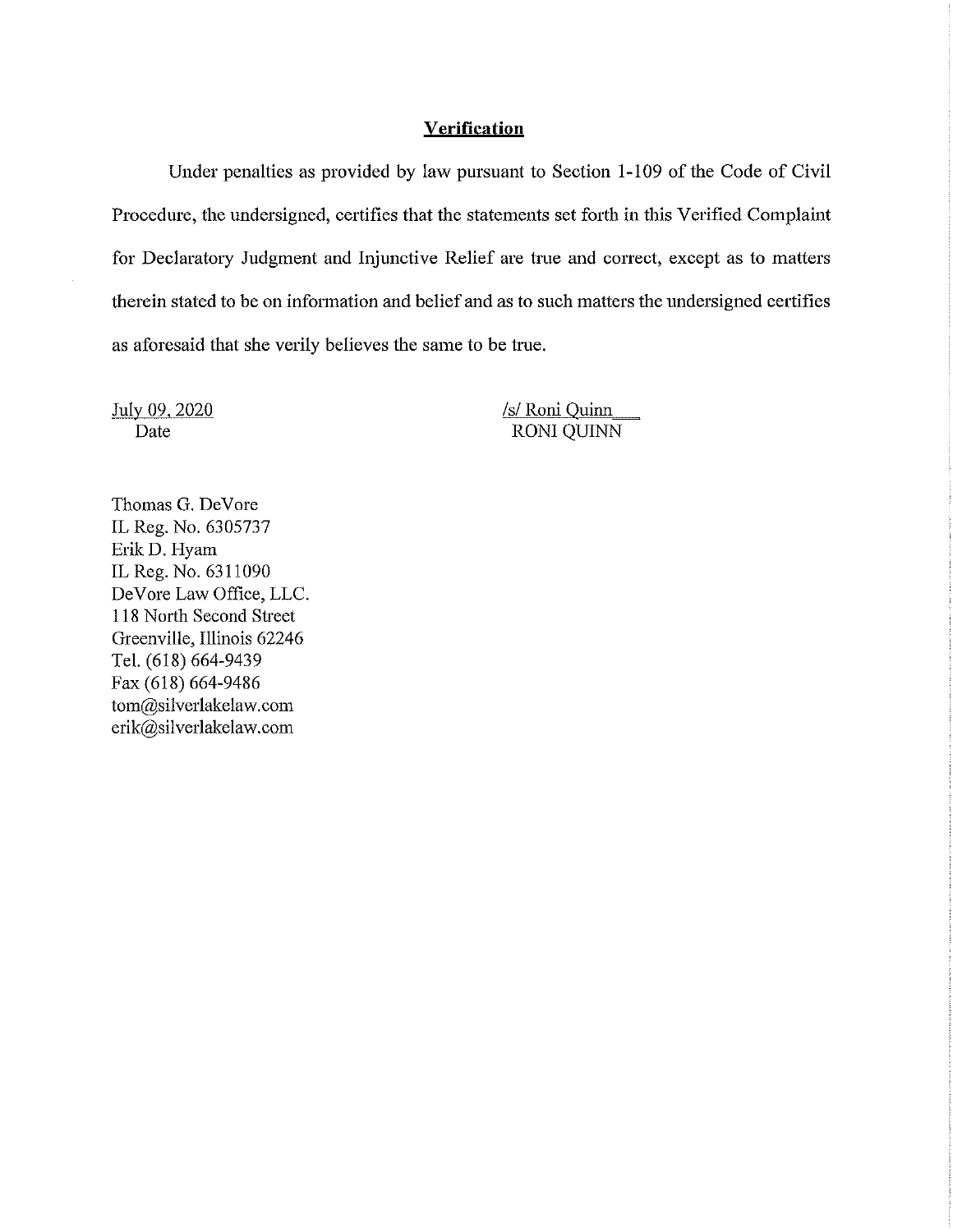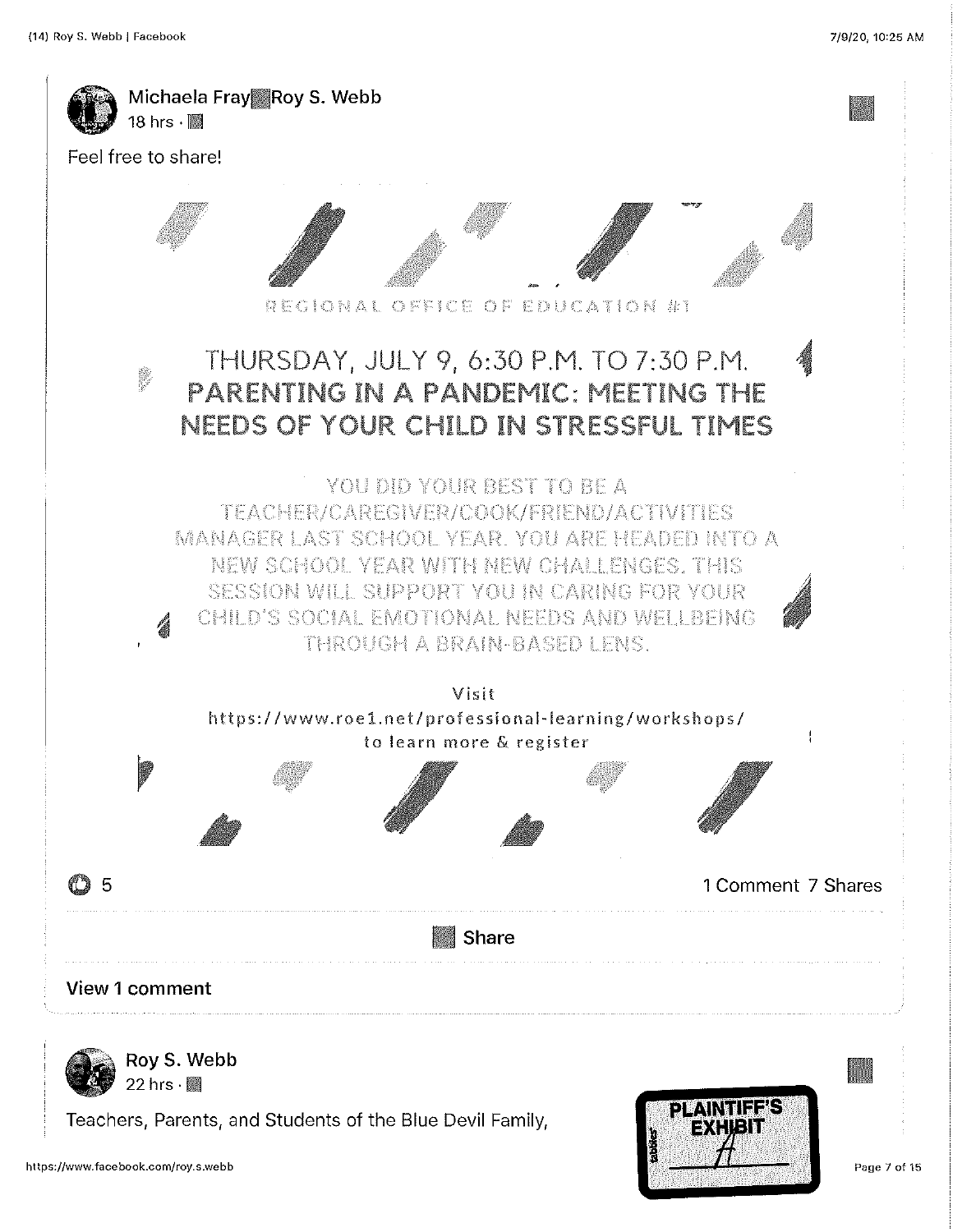I have read your survey responses and social media posts and questions. I appreciate the communication. The schools continue to ask for your input, so please complete their surveys and requests for information. We live in a rapidly changing time, so please be patient and expect a bit of chaos from time to time.

We will begin school on 20 August. All parents and students may opt for in-person instruction at the school or they may opt for online remote learning. You will be making that decision during online registration. You will have to stay with that option until the quarter in PreK-8, and the semester for 9-12. As a class, school, or district, we may have to pivot to remote learning at any time, due to positive COVID cases. Hang on, it will be a bit crazy. Our schools will include core content, and the arts, and PE and electives.

Students will be required to wear face coverings, We will take breaks. We will go outside where we can social distance better. The preferred face covering is a mask, but if that is not working, we will allow a face shield. If you have a doctor's note, you can be exempt from wearing the face covering. I know this is a passionate subject I have read from experts throughout the country and world including the CDC, IDPH, John Hopkins, Harvard, QMG, and Blessing. They all agree, if school is in-person, this is the best thing I can do to slow the spread and keep us in school.

Busing is a challenge. State guidelines say we can place 50 on a bus. We will run our usual routes. I am asking anyone who can walk, ride a bike, get a ride from parents, relatives, or neighbors, please do NOT use the school bus. This will allow those who must ride a bus, a safer experience. Driver, passengers, and employees must ALL wear face coverings. This is a risk mitigation control measure.

All students will be screened for a temperature check prior to entering a bus or the school. Those that have a temperature above 100.0 will be isolated and they will be sent home. Do not just drop off your five-year old at the bus and leave. Wait for the screening,

School levels (ECFC, Elementary, junior high, and high school) are working on individual plans and will communicate those soon. Their schedules may be a bit different than last year. They will socially distance in classrooms the best they can. Except at the high school, they will keep students in the same group all day as best they can. We will clean thoroughly daily. We will stress and teach hygiene and safe practices.

There is risk in our plans. I cannot guarantee a student or staff member will not contract this virus. I cannot ensure someone will not get sick. Our staff and our parents are nervous and tentative. I understand that 100%. We have a few staff members that will not return due to their health or a family members health. I support them. Parents that make that decision, I will support you. We will be starting a new school year, with new learning, so our remote learning plans will be much different than our remote plans from last spring. They are good plans and are designed to mirror in-person learning.

I could eliminate risk for our staff and students by recommending we stay remote learning. I have been told by the state board of education, pediatric association, and other experts that this would be harmful to our children. Some of our children have been isolated for five months. They need our teachers, they need their education, they need their life. I agree, it is time to bring kids back to school. The Regional Office of Education and the Adams County Health~ Department have read our entire plan and support the plan.